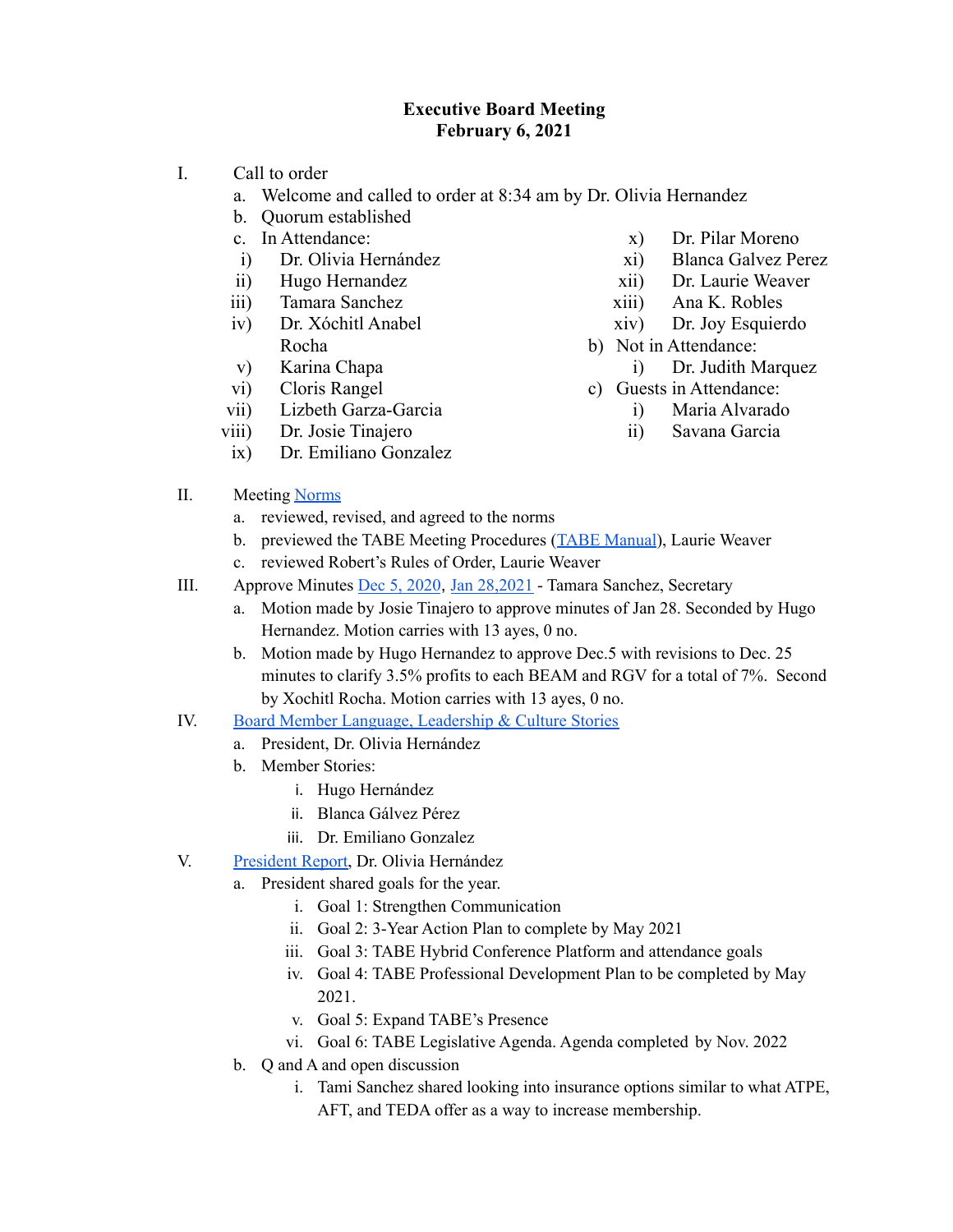- VI. [Treasurer](https://docs.google.com/document/d/1BX1I19u6LC7GWi8RcGlvZ-oFR1iWjG1Z2Bn4JKhPVB8/edit?usp=sharing) Report, Dr. Xóchitl Rocha
	- a. Dr. Rocha shared her report and goals.
	- b. Board celebrated financial growth and stability over the last 5-10 years.
	- c. Hugo Hernandez commented that the main revenue source is the annual conference. Karina Chapa commented on the need to also create additional revenues for income.
	- d. Xochitl Rocha shared the committee is looking into grants for small businesses/non profit organizations.
	- e. Blanca Gálvez Pérez asked for additional information on the tiers for TABE affiliates that was approved at the last HOD meeting in October 2020.
	- f. Xochitl Rocha asked about the term of the Treasurer aligning with the term of the President. Laurie Weaver shared the staggered terms chart. She will revise it according to previous motions and minutes from the HOD to reflect the Treasurer term aligns with the President term. This will mean that one term of the treasurer will be for 3 years to become staggered.
- VII. Sub-Committee Members
	- a. President would like to grow the strength of the sub-committees. Also in the future could invite the extended committees to Board meetings to acknowledge and validate work they are doing. By next meeting, if possible, bring back information on who is on your committee, etc.
	- b. Cloris Rangel asked for clarification on the number of members allowed. Laurie Weaver will double check the constitution for minimum and maximum number of members allowed.
	- c. Examples of sub-committees include:
		- i. IPD TABE Talks
		- ii. Public Relations
		- iii. Legislative Committee TABE Legislative Goals
		- iv. Etc.
- VIII. 2021 TABE Conference El Paso
	- a. The window is Monday, Oct. 25-Thursday, Oct. 28
	- b. Keynote Speakers
	- c. reach out for availability and costs. Cloris create a google sheet to document responses. Deadline Feb. 19, 2021 to report back via google sheet.
		- i. Duncan Tonatiuh (Joy)
		- ii. Jose Medina (Olivia)
		- iii. Yuyi Morales (Blanca)
		- iv. Kathy Escamilla (Olivia)
		- v. Raul Magdaleno (Liz)
		- vi. Sandra B (institute on biliteracy, writing ) (Josefina)
		- vii. mental health for teachers (institute, session) (all brainstorm speakers)
		- viii. Carla Espana and Luz Yadira Herrera (authors of en comunidad featured or keynote) (Olivia)
		- ix. Jose Luis Zelaya (Karina)
		- x. Dr. Andres Marin-Kinestemas
		- xi. Panel of BL authors of diverse children's books (Aldine example, ARA, CGCS conferences)
		- xii. Victor Rios (TED talk speaker author of teacher believes in me) (Xochitl)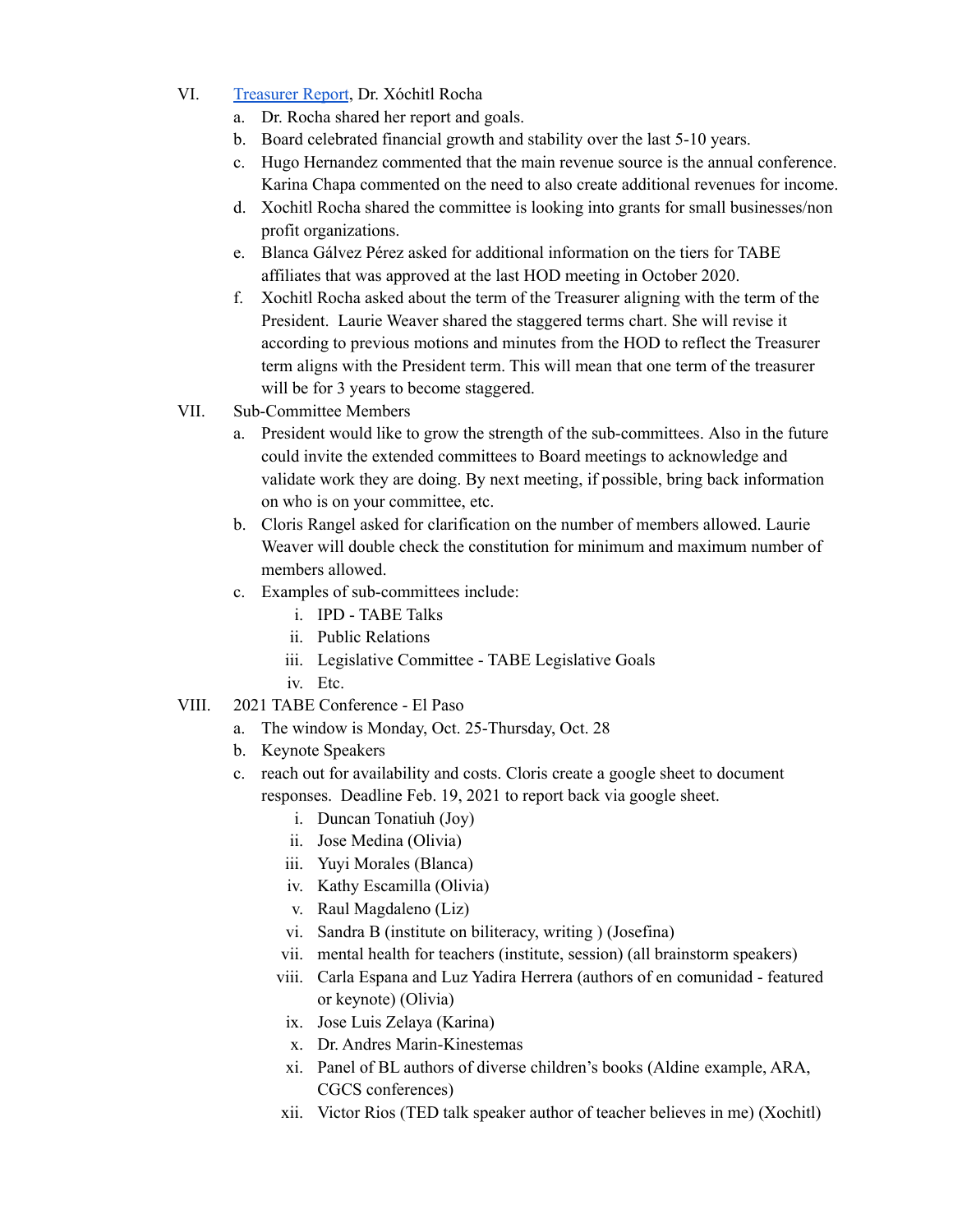- xiii. Darling Hammond
- xiv. Panel of Teachers to attest to DL programs, pandemic
	- 1. current and former TABE TOY
- xv. Panel of Students who are DL graduates and return
- xvi. Secretary of Education (Tami and Karina)
- xvii. OELA rep
- xviii. Richard Carranza (Karina)
- xix. Senator Mendez (Hugo)
- d. Dates Remote Conference
	- i. need to define dates of remote sessions and in person sessions
	- ii. Idea: keynotes face-to-face with streamed live (synchronous) then the additional sessions pre-recorded (asynchronous)
	- iii. Idea: launch on Saturday 23rd 100% remotely and close on Saturday 30th
	- iv. local committee determines plan and presents to Board; Board happy to offer ideas and brainstorms
	- v. Institutes will continue as they are part of the conference
	- vi. consider 2 day in-person vs traditional 4-day
		- 1. Are El Paso area teachers currently able to attend off-site conferences?
	- vii. waiting for information back from conference center on convention center quote
- e. 2021 TABE Conference El Paso Theme
	- i. Rompiendo Barreras: Reaching New Heights Together
	- ii. #TABEJuntos

## IX. **[TABE Reports](https://drive.google.com/drive/folders/1PdlDahEWoASnUcJCGkVxMGAwwQxIoFG0?usp=sharing)**

- a. Vice President, Hugo Hernández
- b. Past President, Dr. Joy Esquierdo
- c. Secretary, Tami Sanchez
- d. Bilingual/ESL Representative, Dr. Pilar Moreno
- e. Constitution/Parliamentarian, Dr. Laurie Weaver
- f. Parent Representative, Blanca Gálvez Pérez
- g. Legislative Chair, Dr. Emiliano Gonzalez
- h. BESO Representative, Ana K. Robles
- i. Instructional & PD Chair, Cloris Rangel
- j. Public Relations, Lizabeth Garza-García
	- i. Motion made by Hugo Hernandez to provide \$600 budget for public relations. Joy Esquierdo seconds motion. Motion carries with 12 yay, 0 nay.
- k. Publications & Archives, Dr. Josie Tinajero
- l. Newsletter Report, Karina Chapa
	- i. Motion made by Hugo Hernandez to purchase a 1 year Smore license.

Blanca Galvez Perez seconds motion. Motion carries with 12 yay, 0 nay.

- m. Higher Education, Dr. Judith Márquez
- X. Other Announcements and Updates
	- TABE Tentative [Meetings](https://docs.google.com/spreadsheets/d/1SyFUTNg_bMV3kwVrjEIbTfLThh-ZIsvJ290jF2U_uH8/edit?usp=sharing) Calendar

## ○ review virtually

■ One on Ones with Committee Members